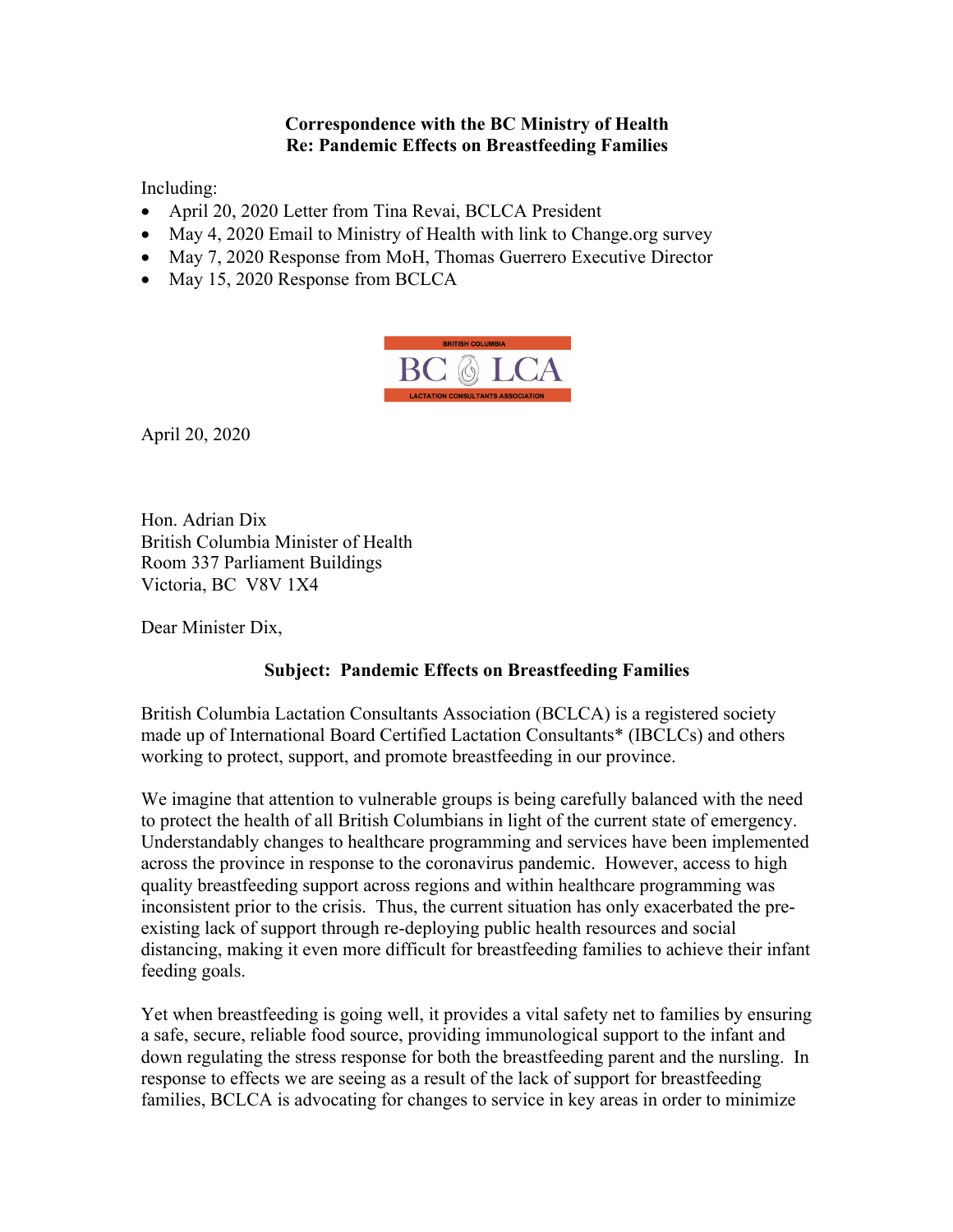the potential for long-term negative effects (for full discussion see: BCLCA Position Paper). In particular, we ask for *the immediate provision of universal access to lactation consultant (IBCLC) services through 811 or by creating a dedicated provincial infant feeding support line, similar to what is available in Ontario*.

We appreciate the tremendous amount of work that you are undertaking in these unprecedented times and that your government has demonstrated a commitment to the health and wellbeing of families. This is critical because the decisions made

today regarding care, resource allocation, and support will have lasting impacts on the health of the next generation.

Our organization looks forward to the opportunity to work with you at this difficult time and will be pleased to see the resources needed to support families allocated immediately in a way that is safe and accessible for families across our province. If we can do anything to help you, please let us know.

Sincerely,

Tina Revai, RN, MN, IBCLC President, BCLCA On behalf of myself and the BCLCA Board

\* International Board Certified Lactation Consultant – An IBCLC is a board certified professional member of the healthcare team who has earned and maintains evidence informed knowledge and expertise in breastfeeding management and care.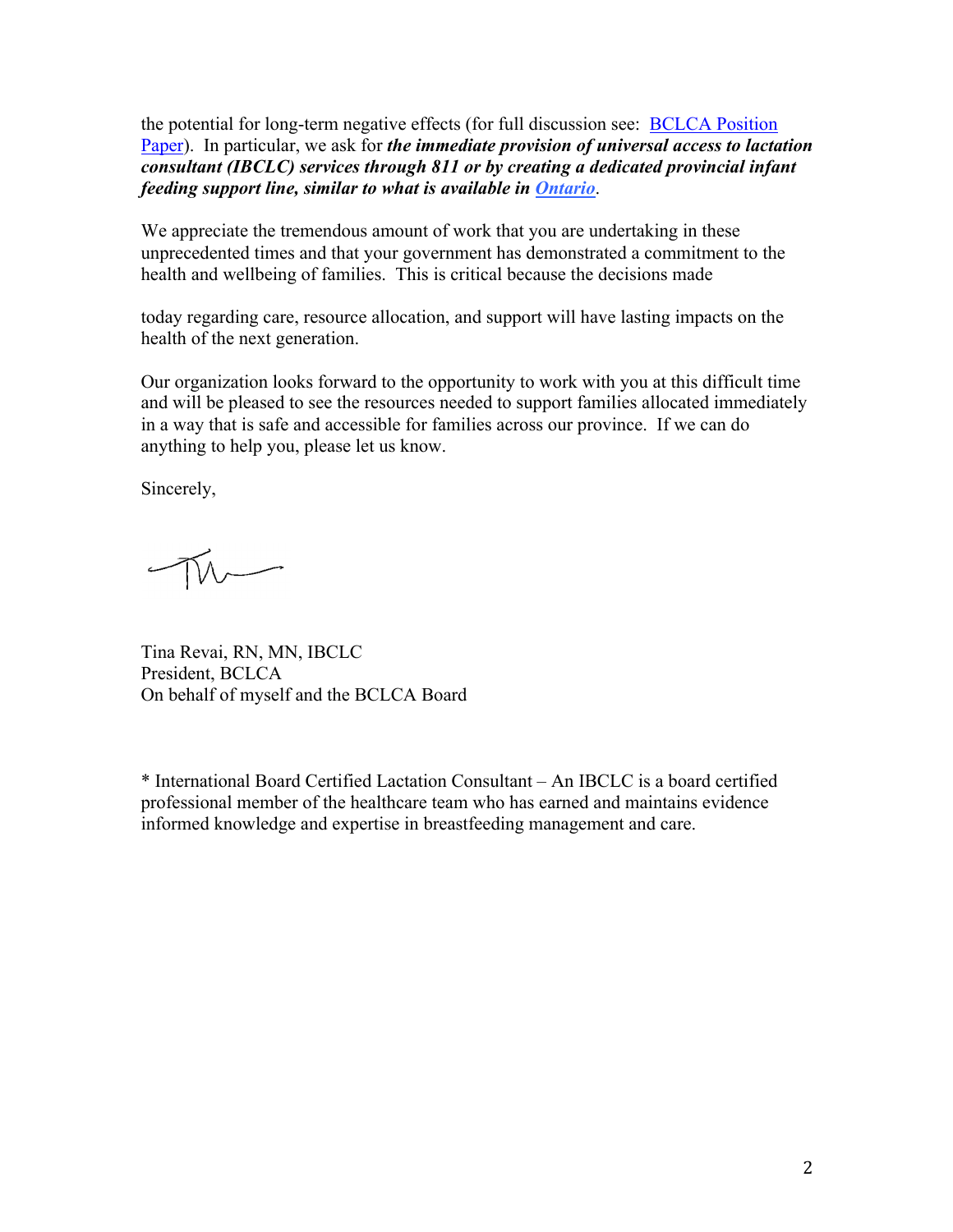**From:** tina west <tina\_west@hotmail.com> **Sent:** Monday, May 4, 2020 12:06 PM **To:** HLTH.Minister@gov.bc.ca <HLTH.Minister@gov.bc.ca> **Subject:** Re: Breastfeeding services in key areas needed during pandemic

Dear Minister Dix,

I am following up on our previous email sent April 20, 2020.

Further to our request for the addition of key breastfeeding services during the pandemic, attached is over 600 signatures to a petition in support of our policy paper and action plan: https://www.change.org/p/british-columbia-government-increasedservices-for-breastfeeding-families-particularly-during-covid-pandemic.

We look forward to your response.

Tina Revai President, BCLCA www.bclca.ca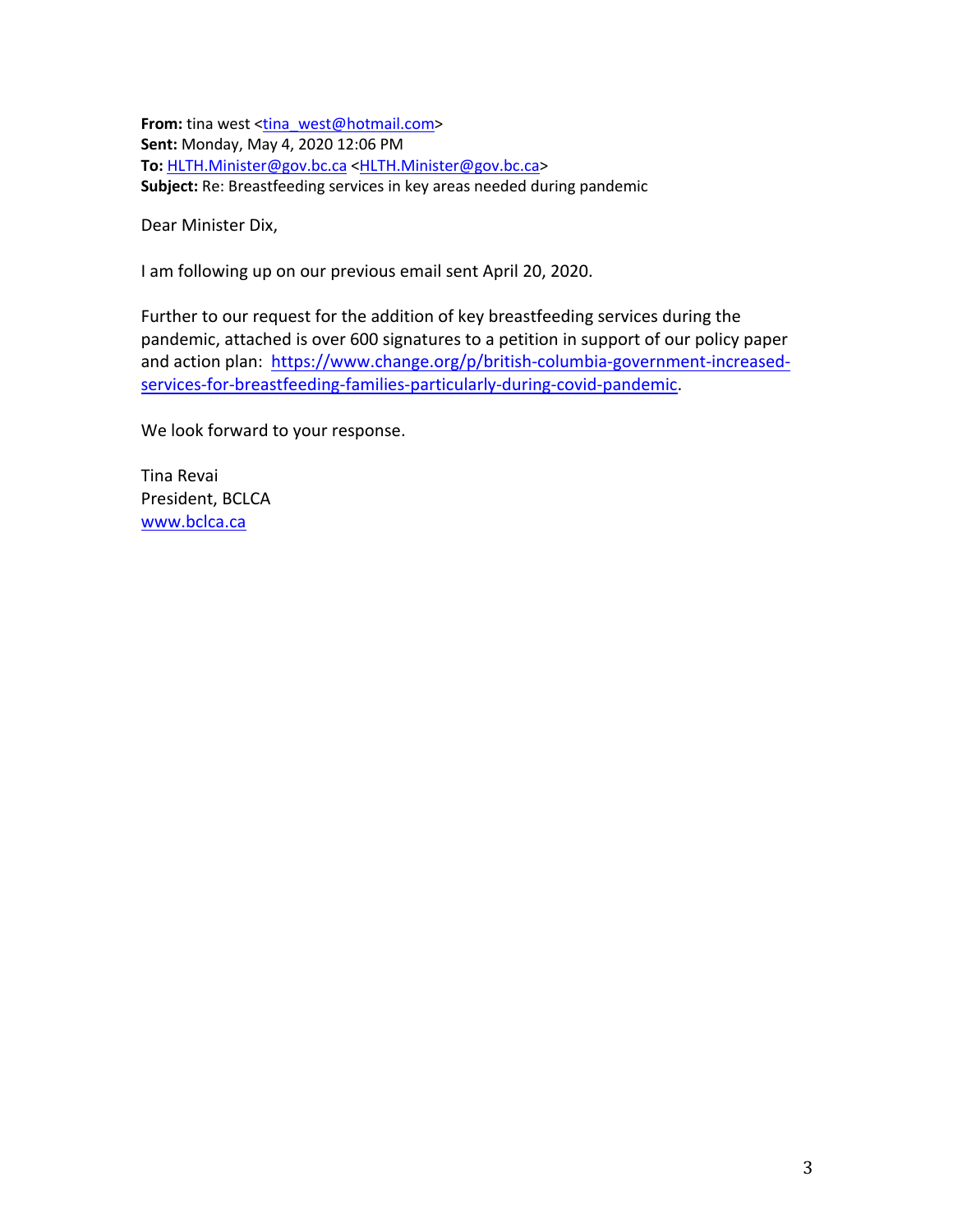**From:** HLTH HSD HLTH:EX <Hlth.HSD@gov.bc.ca> **Sent:** Thursday, May 7, 2020 10:49 AM **To:** tina\_west@hotmail.com <tina\_west@hotmail.com> **Subject:** Ministry of Health Response - 1163216

1163216

Ms. Tina Revai President British Columbia Lactation Consultants Association tina\_west@hotmail.com

Dear Ms. Revai:

Thank you for your email of April 20, 2020, regarding breastfeeding and lactation supports for mother -infant dyads amidst the current COVID-19 pandemic. I am pleased to respond on behalf of the Honourable Adrian Dix, Minister of Health and Provincial Health Officer, Dr. Bonnie Henry.

The Ministry of Health (the Ministry) is dedicated to protecting, promoting and supporting breastfeeding and strives to ensure adequate breastfeeding and lactation support to promote optimal breastfeeding outcomes. Additionally, we recognize the important role breastfeeding and breastmilk plays in the current context. Breastfeeding support continues to be offered 24/7 through HealthLinkBC which allows those living in BC to call in toll-free and speak with a specially trained health service navigator, registered nurse, registered dietitian and licensed pharmacist about any breastfeeding questions or concerns they may have. Please see HealthLinkBC's website at: https://www.healthlinkbc.ca/healthlinkbc-files/breastfeedingor call 8-1-1 (7-1-1 for the deaf and hard of hearing) if you have questions.

The Ministry and the Provincial Health Services Authority have published resources and information to ensure that residents have access to up to date, evidence informed breastfeeding content in these uncertain times. We will continue to support this work as this situation unfolds.

Thank you for your efforts to protect breastfeeding and raise concerns about sub-optimal breastfeeding outcomes amidst the COVID-19 pandemic. The Ministry will take your considerations into account when moving forward with this work.

I appreciate the opportunity to respond, and hope you find this information helpful.

Sincerely,

Thomas Guerrero Executive Director

*Improvement through every concern.*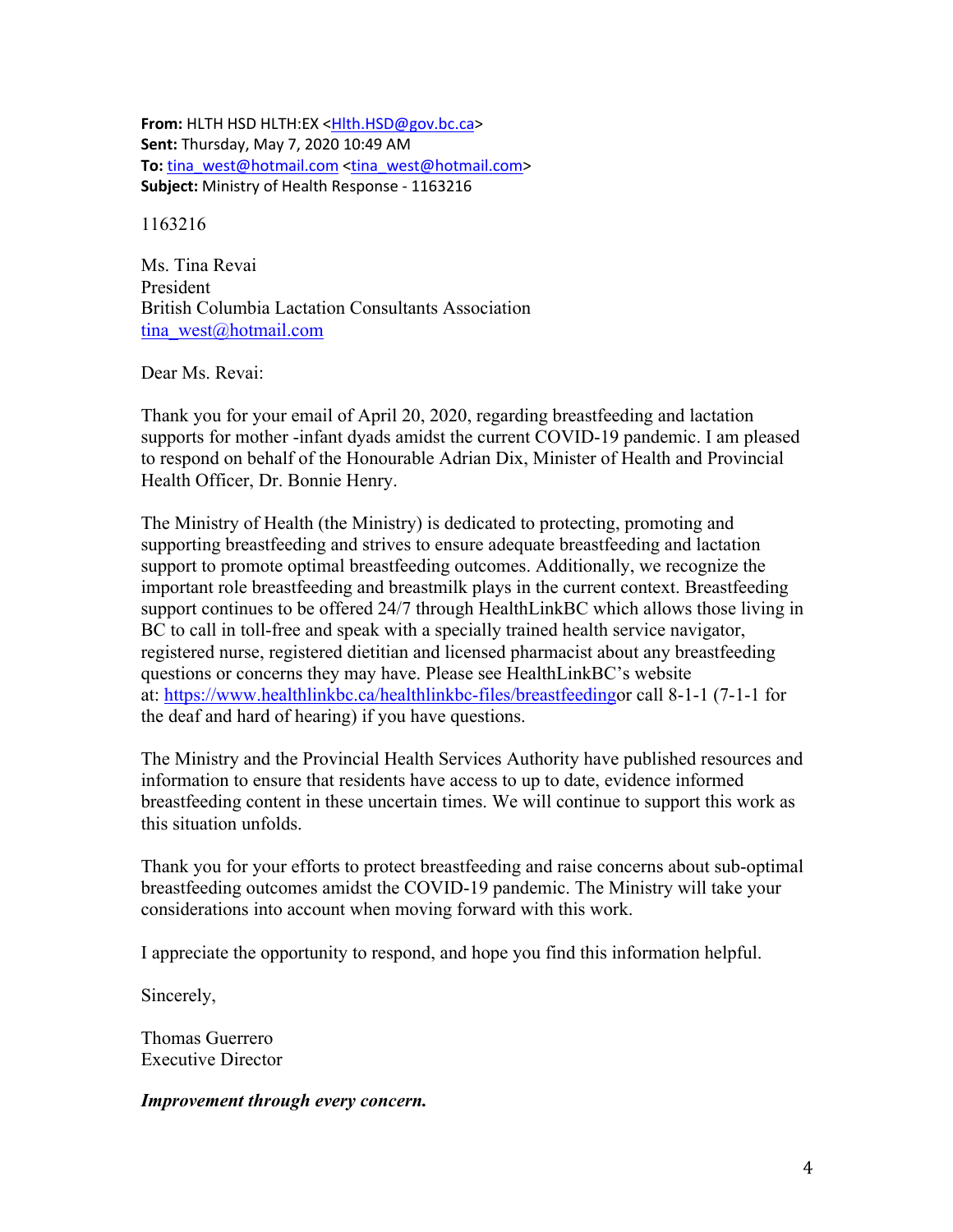Patient and Client Relations Corporate Issues and Client Relations Ministry of Health

*Warning: This email is intended only for the use of the individual or organization to whom it is addressed. It may contain information that is privileged or confidential. Any distribution, disclosure, copying, or other use by anyone else is strictly prohibited. If you have received this in error, please telephone or e-mail the sender immediately and delete the message.*